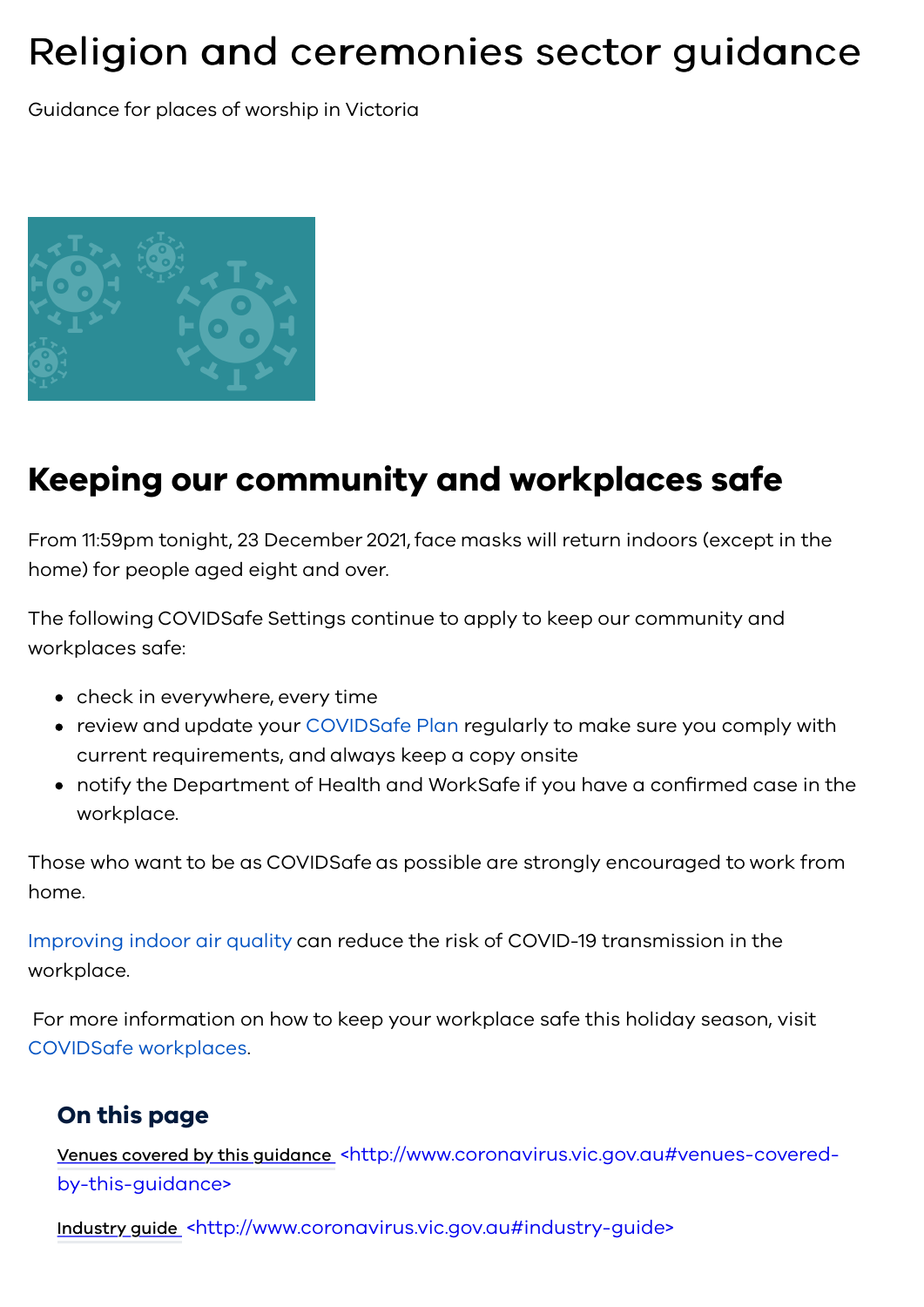- 1. Workplace COVIDSafe Settings [<http://www.coronavirus.vic.gov.au#1-workplace](#page-2-1)covidsafe-settings>
- L 2. Additional industry obligations [<http://www.coronavirus.vic.gov.au#2-additional](#page-2-2)industry-obligations>
- L 3. Check vaccination requirements [<http://www.coronavirus.vic.gov.au#3-check](#page-2-3)vaccination-requirements>
- $\perp$  4. Create and review COVIDSafe Plans [<http://www.coronavirus.vic.gov.au#4-create](#page-3-0)and-review-covidsafe-plans>
- 5. Use QR codes and keep business records [<http://www.coronavirus.vic.gov.au#5-use](#page-3-1)qr-codes-and-keep-business-records>
- L 6. Check face mask requirements [<http://www.coronavirus.vic.gov.au#6-check-face](#page-3-2)mask-requirements>
- L 7. Display signage [<http://www.coronavirus.vic.gov.au#7-display-signage>](#page-4-0)
- L 8. Maximise ventilation and keep spaces clean <http://www.coronavirus.vic.gov.au#8[maximise-ventilation-and-keep-spaces-clean>](#page-4-1)
- $L$  9. Understand fines and enforcement [<http://www.coronavirus.vic.gov.au#9](#page-4-2) understand-fines-and-enforcement>
- $\perp$  10. Respond to a suspected or confirmed COVID-19 case in the workplace [<http://www.coronavirus.vic.gov.au#10-respond-to-a-suspected-or-confirmed](#page-4-3)covid-19-case-in-the-workplace>
- **□ 11. Understand the risks\_[<http://www.coronavirus.vic.gov.au#11-understand-the](#page-5-0)**risks>

Visual guide for workplaces [<http://www.coronavirus.vic.gov.au#visual-guide-for](#page-5-1)workplaces>

Additional resources [<http://www.coronavirus.vic.gov.au#additional-resources>](#page-5-2)

Frequently asked questions [<http://www.coronavirus.vic.gov.au#frequently-asked](#page-5-3)questions>

**Last updated: 22 December 2021** 

## <span id="page-1-0"></span>**Venues covered by this guidance**

- churches
- meeting houses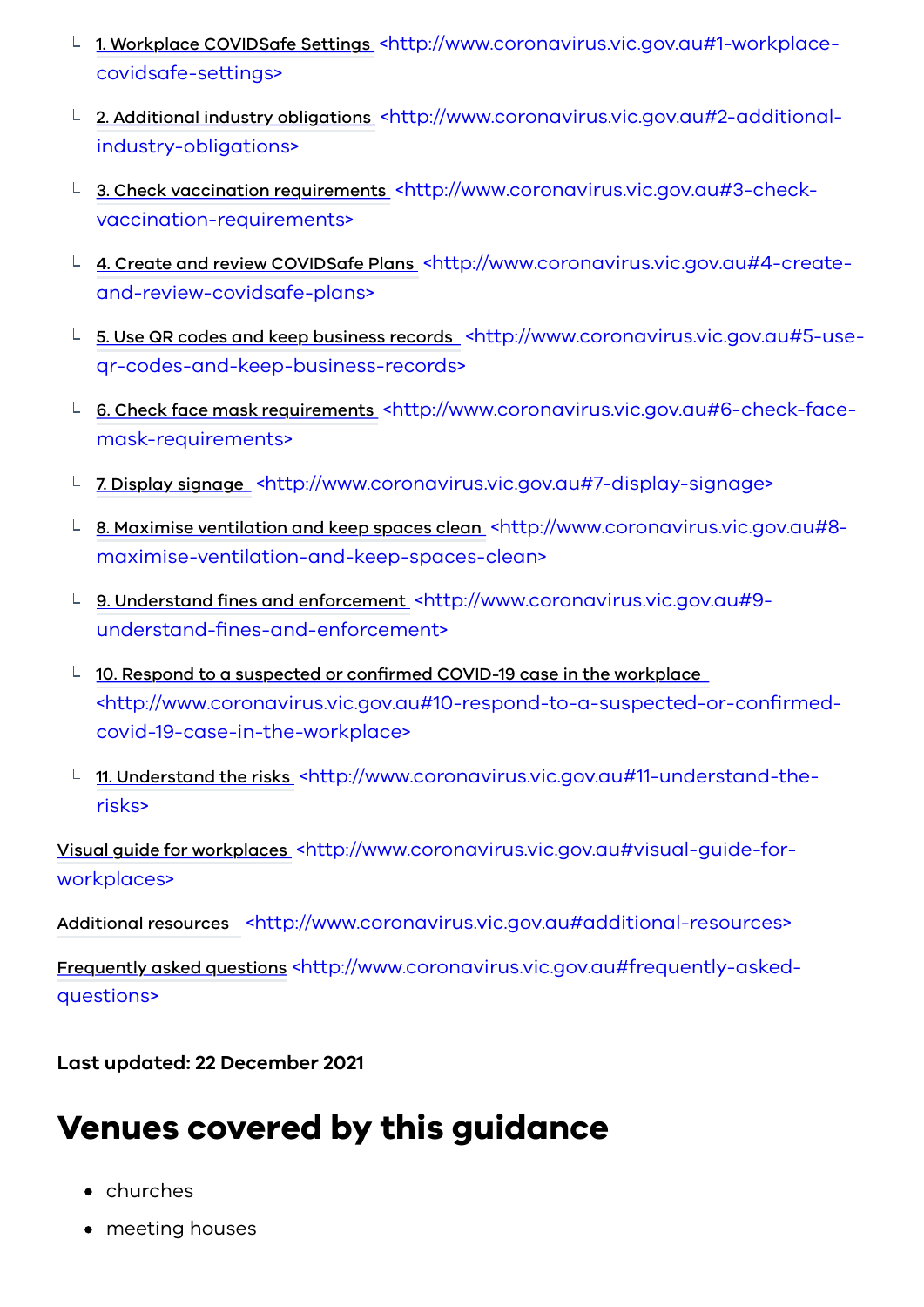- mosques
- synagogues
- temples
- aurdwaras
- other places of worship (as defined under the Victorian Heritage Act 2017).
- ceremonies held in other locations (for example, homes, gardens and community venues).

# <span id="page-2-0"></span>**Industry guide**

Use this industry guide to make your workplace COVIDSafe. This information supports the relevant Pandemic Orders [<https://www.health.vic.gov.au/covid-19/pandemic-order-register>](https://www.health.vic.gov.au/covid-19/pandemic-order-register) in place throughout Victoria.

### <span id="page-2-1"></span>**1. Workplace COVIDSafe Settings**

For general business COVIDSafe Settings visit How we work: Victoria [<http://www.coronavirus.vic.gov.au/how-we-work-current-restrictions>](https://www.coronavirus.vic.gov.au/how-we-work-current-restrictions)

#### **Places of worship (for example, churches, synagogues, mosques, temples)**

**Open** to full capacity - a density quotient does not apply

[A COVID Check-in Marshal <http://www.coronavirus.vic.gov.au/covid-check-in](https://www.coronavirus.vic.gov.au/covid-check-in-marshals)[marshals> must ensure attendees check-in via the Service](https://service.vic.gov.au/) Victoria app <https://service.vic.gov.au/> .

### <span id="page-2-2"></span>**2. Additional industry obligations**

Additional industry obligations do not apply to this sector.

#### <span id="page-2-3"></span>**3. Check vaccination requirements**

Mandatory vaccination requirements do not apply to people attending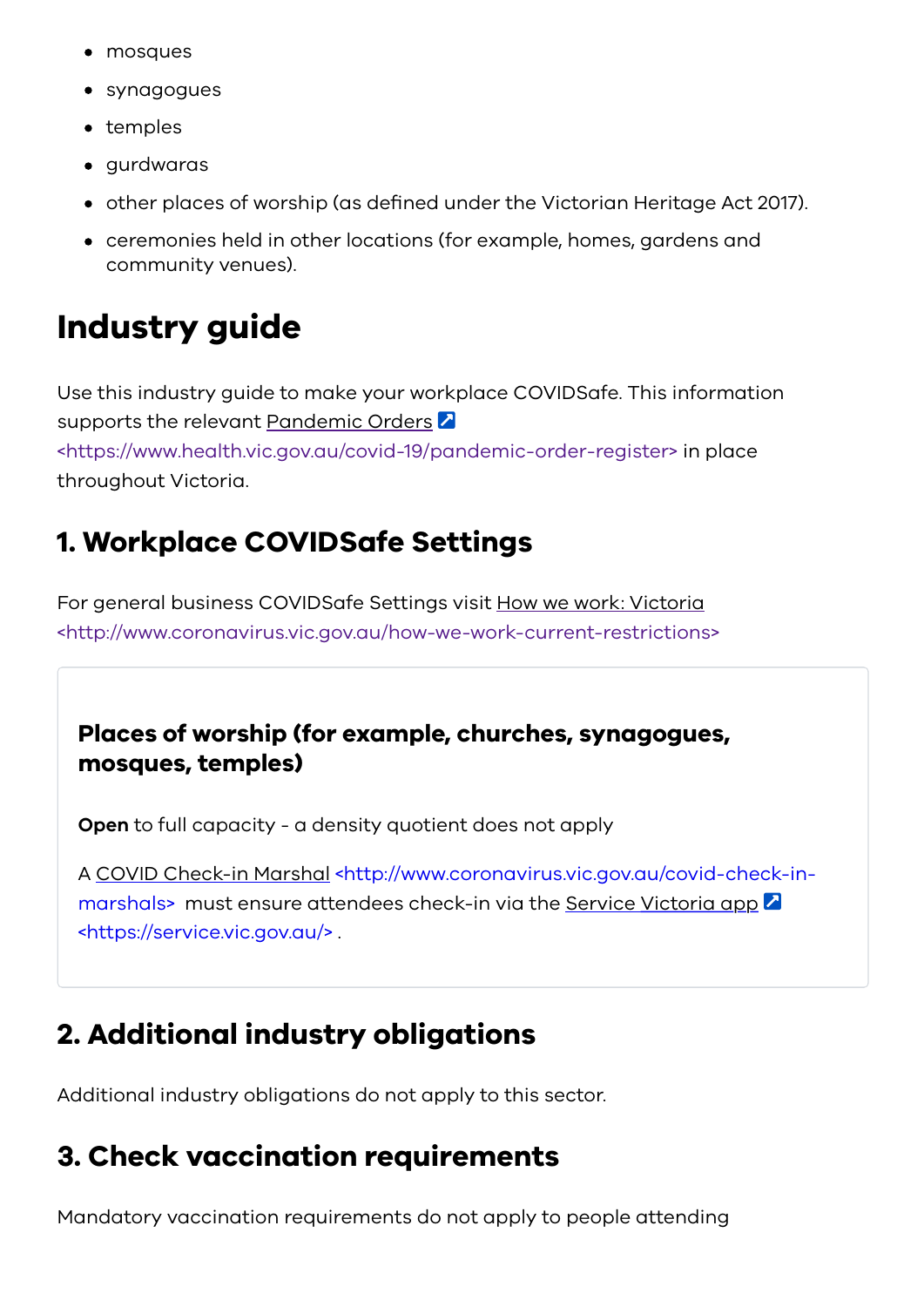places of worship, weddings and funerals unless the ceremony takes place in an open premises (for example, a function centre). Most workers (including [contractors, volunteers and students on placement\) are required to show](https://www.coronavirus.vic.gov.au/information-workers-required-be-vaccinated#faqs-for-workers%20) evidence of their vaccination status

<http://www.coronavirus.vic.gov.au/information-workers-required-bevaccinated#faqs-for-workers > to their employer in order to continue working outside their home.

Some faith leaders are not required to show proof of vaccination to work at or in connection to a place of worship. These include faith leaders who conduct services of public worship and acknowledgements of faith, provide end-of-life faith services or perform marriages, funerals and special memorial services according to tradition and ecclesiastical and civil law.

Learn more about Information for industry and workers required to be [vaccinated <http://www.coronavirus.vic.gov.au/information-workers-required](https://www.coronavirus.vic.gov.au/information-workers-required-be-vaccinated)be-vaccinated> .

### <span id="page-3-0"></span>**4. Create and review COVIDSafe Plans**

Places of worship with on-site operations (including home-based businesses) must have COVIDSafe Plan <http://www.coronavirus.vic.gov.au/covidsafe[plan> . The COVIDSafe Plan supports a business to reduce the spread of](https://www.coronavirus.vic.gov.au/covidsafe-plan) COVID-19 and should be regularly reviewed to ensure they are current.

## <span id="page-3-1"></span>**5. Use QR codes and keep business records**

Places of worship must keep records to show compliance with the COVIDSafe Settings including all logs created during the time of COVIDSafe Settings being in place, work premises rosters, time and attendance records and payroll data.

Places of worship must use the Victorian Government QR Code Service [<http://www.coronavirus.vic.gov.au/about-free-service-victoria-qr-code-app>](https://www.coronavirus.vic.gov.au/about-free-service-victoria-qr-code-app) to check-in their workers, attendees and visitors, with some limited exceptions.

Places of worship must display QR Code posters at each public entrance to the premises (both indoor and outdoor) and at points of sale (in a retail or food and drink premises).

## <span id="page-3-2"></span>**6. Check face mask requirements**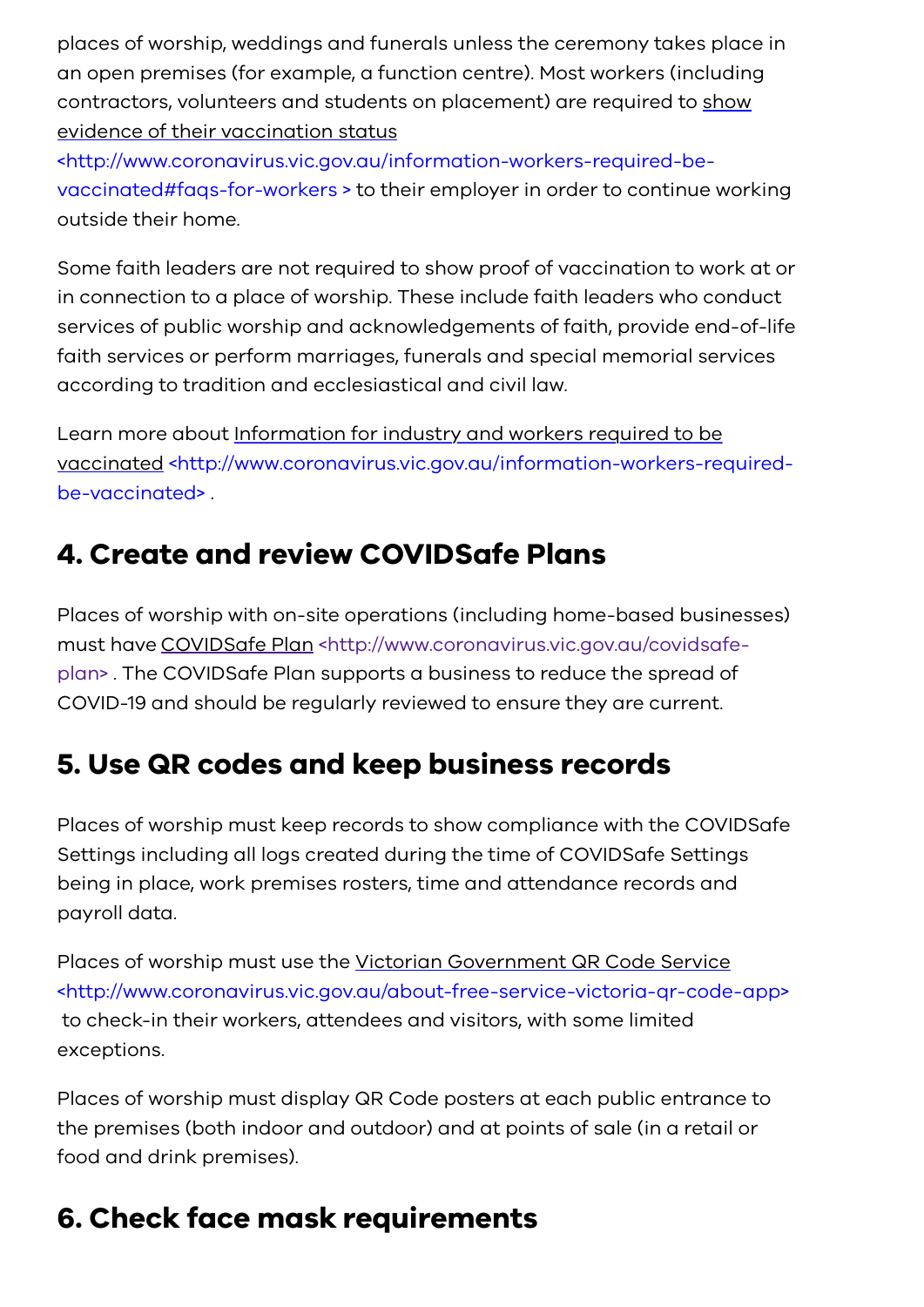[Face masks <http://www.coronavirus.vic.gov.au/face-masks-when-wear-face](https://www.coronavirus.vic.gov.au/face-masks-when-wear-face-mask)mask> must always be carried and are required in some indoor settings [<http://www.coronavirus.vic.gov.au/face-masks-when-wear-face-mask> .](https://www.coronavirus.vic.gov.au/face-masks-when-wear-face-mask) Face masks are recommended when a person can't physically distance or if they are with people who may be vulnerable to COVID-19.

Places of worship must display face mask posters at each public entrance when they are required at the work premises.

## <span id="page-4-0"></span>**7. Display signage**

A range of signs, posters and templates for your workplace [<http://www.coronavirus.vic.gov.au/signs-posters-and-templates> a](https://www.coronavirus.vic.gov.au/signs-posters-and-templates)re available, in various languages, to support COVIDSafe workplaces.

## <span id="page-4-1"></span>**8. Maximise ventilation and keep spaces clean**

It is recommended that places of worship open windows and outside doors where possible to maximise ventilation. Reduce or eliminate recirculated air and increase the use of outdoor air where possible. Work with your building owner or manager to improve ventilation where possible.

Shared and public spaces should be regularly cleaned to reduce the risk of COVID-19 infection. Cleaning information for businesses, managers and cleaners is available at: COVID-19 cleaning guidelines for workplaces [<https://www.health.vic.gov.au/covid-19/infection-prevention-control](https://www.health.vic.gov.au/covid-19/infection-prevention-control-resources-covid-19)resources-covid-19> .

#### <span id="page-4-2"></span>**9. Understand fines and enforcement**

Places of worship must comply with COVIDSafe Settings. Places of worship may need to provide evidence of their compliance, including their COVIDSafe Plan, work premises rosters, time and attendance data, payroll data and other site attendance records.

Victoria Police and Victorian Department of Health authorised officers regularly check to ensure compliance with COVIDSafe Settings.

#### <span id="page-4-3"></span>**10. Respond to a suspected or confirmed COVID-19 case in the workplace**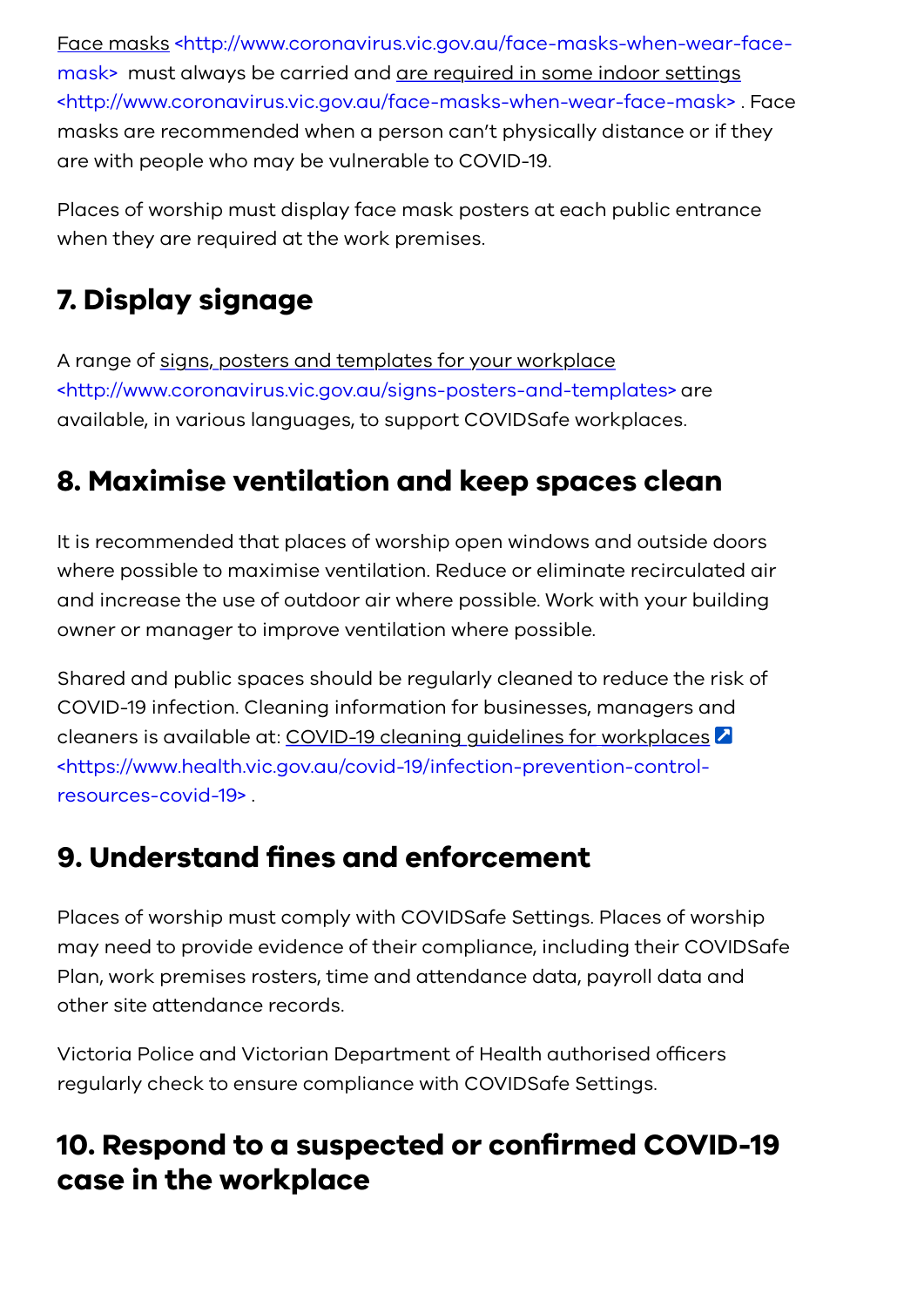Places of worship must respond quickly to a confirmed or suspected COVID-19 case in their workplace <http://www.coronavirus.vic.gov.au/confirmed-case[workplace> . This will limit further exposure and reduce potential outbreaks.](https://www.coronavirus.vic.gov.au/confirmed-case-workplace)

For advice about what to do if a worker tests positive to COVID-19, or they [have been told they are a close contact see: Your COVID Checklist.](https://www.coronavirus.vic.gov.au/checklist) <http://www.coronavirus.vic.gov.au/checklist>

## <span id="page-5-0"></span>**11. Understand the risks**

COVID-19 can be transmitted by contact with droplets or airborne aerosols (tiny particles that float in the air) from a person with COVID-19, and contaminated surfaces. The mixing of people in the workplace can spread COVID-19. Places of worship must implement COVIDSafe measures [<http://www.coronavirus.vic.gov.au/six-principles-covidsafe-workplaces>](https://www.coronavirus.vic.gov.au/six-principles-covidsafe-workplaces) and should use this industry guide to reduce this risk.

[Learn more Facts about COVID-19 <http://www.coronavirus.vic.gov.au/facts](https://www.coronavirus.vic.gov.au/facts-about-coronavirus-covid-19)about-coronavirus-covid-19> .

# <span id="page-5-1"></span>**Visual guide for workplaces**

Use this visual guide to understand key recommendations and obligations (for example, signage placement, physical distancing) for workplaces.

Visual guides are currently being updated.

# <span id="page-5-2"></span>**Additional resources**

- Victorian Department of Health 2 <https://www.health.vic.gov.au/>
- WorkSafe **2** <https://www.worksafe.vic.gov.au/>

# <span id="page-5-3"></span>**Frequently asked questions**

For general business FAQs related to current COVIDSafe Settings, visit How [we work: Victoria <http://www.coronavirus.vic.gov.au/how-we-work-current](https://www.coronavirus.vic.gov.au/how-we-work-current-restrictions)restrictions>

#### **I am a wedding photographer – when can I work at a venue?**